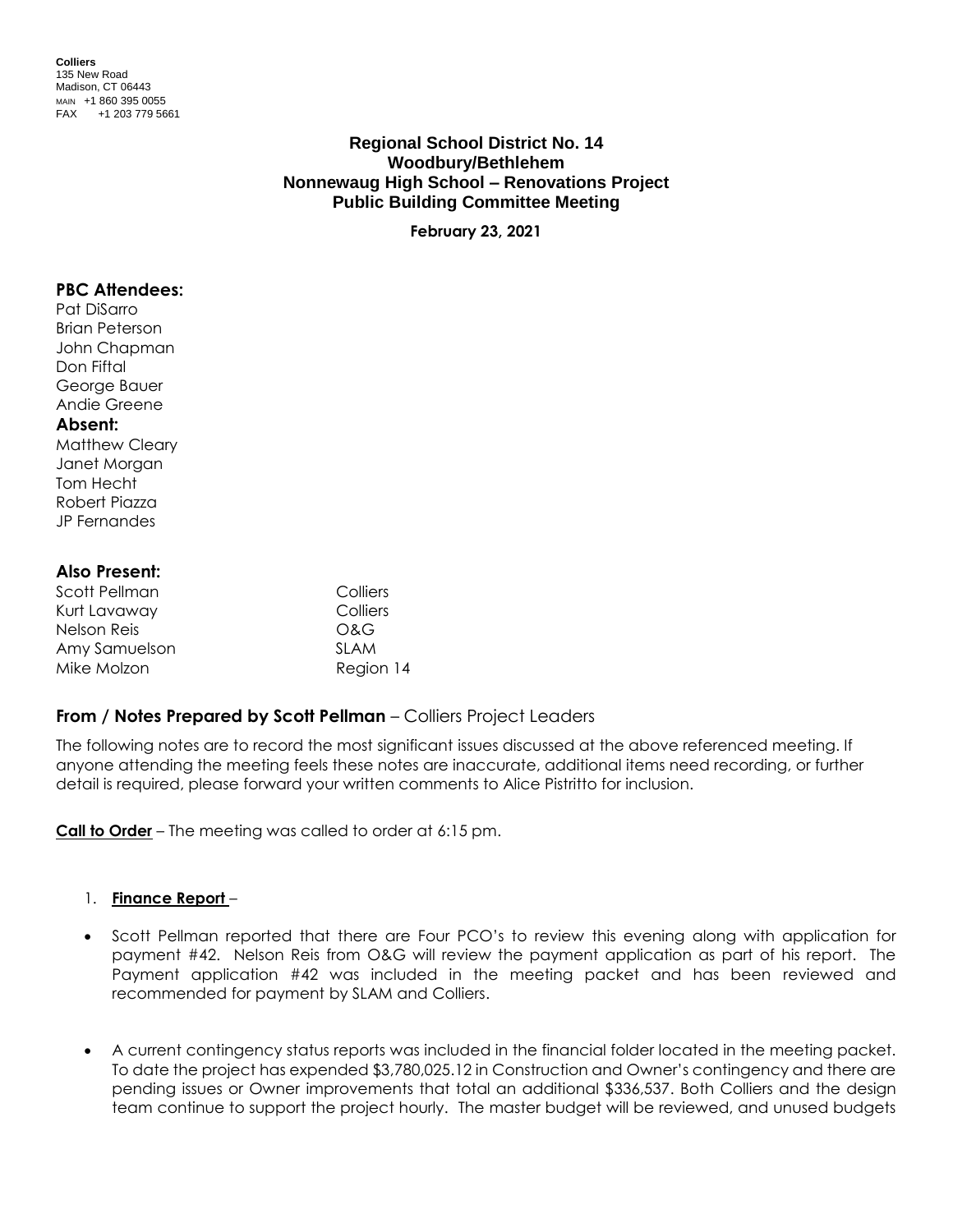will be re-directed for ongoing CA support for Colliers and SLAM. Both accounts will require transfers from the contingency funds in the near future.

• The current available contingency for the High School and BOE facility is approximately \$431,475. This would be reduced to \$106,375 assuming all the pending issues or betterments are accepted. The larger pending estimated expenditures are as follows:

| a.             | <b>Bonding Reconciliation</b> | \$41,300  |
|----------------|-------------------------------|-----------|
| b.             | CA Oversight                  | \$40,000  |
| $\mathsf{C}$ . | Power Meters for BMS          | \$17,500  |
| d.             | Hot water coils at DOAS       | \$150,000 |
| е.             | Leak detection DOAS           | \$30,000  |

Those above totals \$278,800 of the pending estimates \$336,537

- There is also approximately \$104,000 in the CM Contingency that Nelson will discuss as part of his report.
- In addition to the pending estimated changes there is an additional owner request to review this evening. It was discovered that the recess in the new counseling office was actually 11" shorter than what was detailed so the specified cabinets did not fit. These cabinets may be able to be utilized in the central Office. Upper cabinets are needed along with a tack board and counter to finish off the furniture. The total proposal for this furniture is \$1,612.
	- 2. **OPM Report** Scott Pellman reported on the following:
		- **a.** Project Update –
- Owner Architect and Contractor meetings continue to take place every other Thursday morning along with MEP coordination and commissioning meeting on the opposite Tuesdays. The next OAC meeting is this Thursday. There was a field meeting with the contractors, design team, construction team and commissioning agent on Wednesday February 10th to review all the field conditions affecting MEP completion. Envelope issues were discovered in the administration building (SLAM designated building area "E") which included missing insulation and gaps in the vapor barrier. The missing insulation and vapor barrier gaps were addressed last Monday and Tuesday by the contractors. The repair of the gaps and replacement of the missing insulation should improve the overall building envelope reducing the cold air entering the building above the ceilings. In addition to the envelope work in building "E" the building management system temperature readings indicated temperature drops in specific areas of the supply ductwork. The duct branches identified have received additional insulation. Work continues on MEP controls and the design team is coordinating the installation of new wall mounted VRF thermostats that should provide better heating control in the classrooms.
- Since last we met the team met with Eversource and reviewed the results of their power study. Eversource has acknowledged the high level of power issues and has performed significant tree trimming along the power lines leading to the school. They are planning on performing an infrared scan of the power lines to confirm that there are no weak or hot spots that require further repair. Once that work is completed Eversource will perform another power quality study to confirm that their recent work has corrected the issues.
- SLAM and Colliers continue to work with O&G to finalize Punch list issues and significant progress has been made.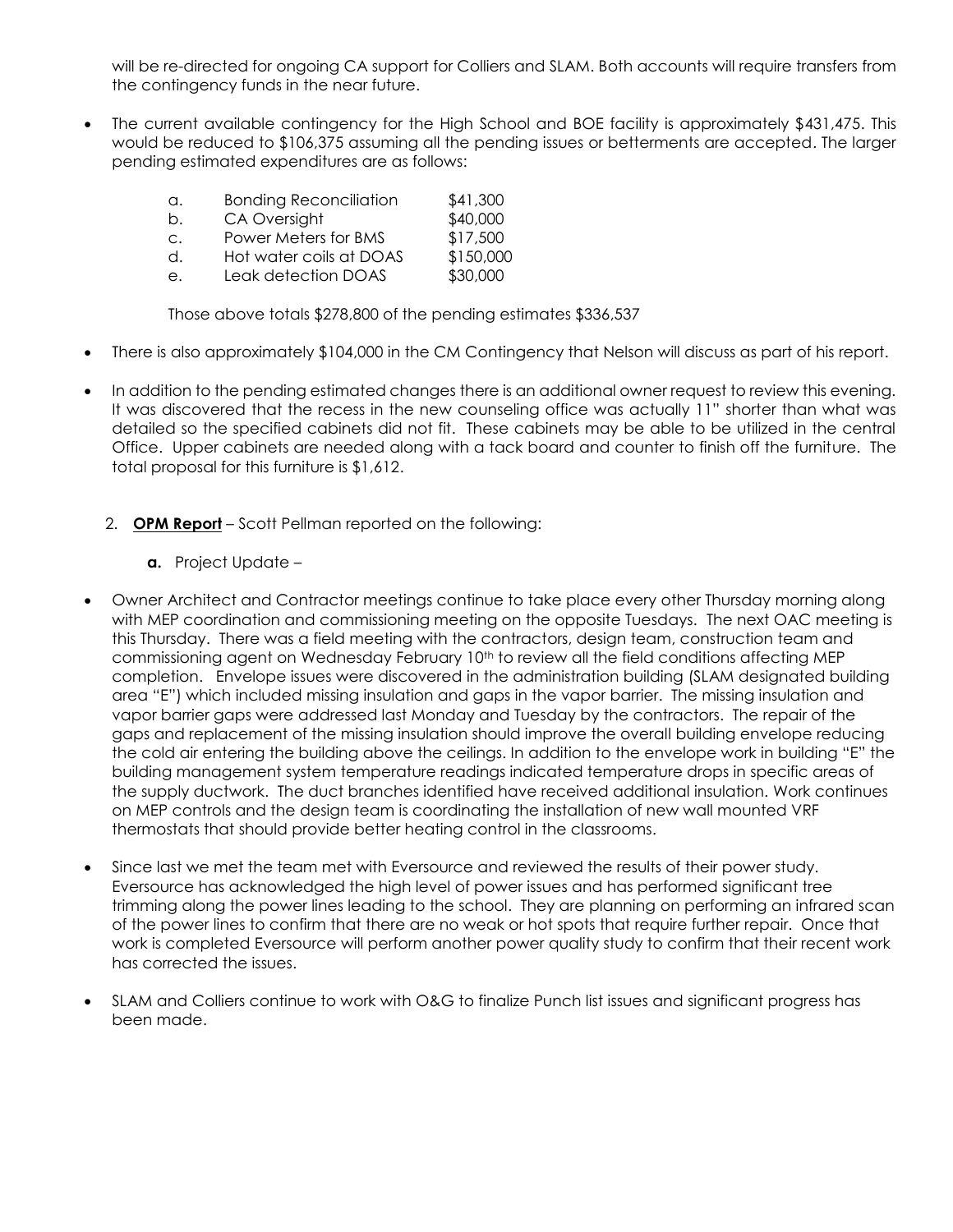3. **PCO reviews** – The following PCO's were presented to the committee.

### **PCO-333** – DOAS Freeze stats – \$6,043

o This involves re-programming the sequence of operations for the freeze stat controls for DOAS 8, 9 and 10

### **PCO-334** – Gym Door Frame Insulation - \$5,496

 $\circ$  It was discovered during the walk through on February 10<sup>th</sup> that the exterior hollow metal door in the gymnasium were uninsulated. The frames need to be drilled, filled with foam, patched and re-painted.

#### **PCO-335** – P&P bond increase tele data and Fire Alarm - \$3,698

o P&P bond premium for final surety invoices associated with bid packages 2.17 tele data and 2.19 fire alarm.

#### **PCO-336** – CM contingency Draws - \$7,394 – CM Contingency

- o General trades and electrical packages including CM oversight.
- 4. Nelson Reis from O&G presented the payment application #42 for the Month of January. All contractor billing amounts, and percentage of completion were reviewed. The majority of the payments were associated with change order work. It was noted that ES Boulos had not billed for some time and they still have a larger balance to finish.

Motions were moved up in the agenda to accommodate the building committee

### **Motions 2-23-21 PBC meeting**

### **Counseling Office furniture**

Motion that the public building committee approve the proposal from De Clerq Office Group dated 1-27- 2021 for counseling room furniture in the amount of \$1,612

# **George Bauer made a motion that the public building committee approve the proposal from De Clerq Office Group dated 1-27-2021 for counseling room furniture in the amount of \$1,612 Seconded by Patrick DiSarro - All in favor-. Unanimous Motion passes**

# **PCO-333**

Motion that the public building committee approve PCO - 333 dated 2/17/2021 for DOAS Freeze stat control programming in the amount of \$6,043 pending final approval by the design team.

### **George Bauer made a motion that the public building committee approve PCO - 333 dated 2/17/2021 for DOAS Freeze stat control programming in the amount of \$6,043 pending final approval by the design team Seconded by Patrick DiSarro - All in favor-. Unanimous Motion passes**

# **PCO-334**

Motion that the public building committee approve PCO - 334 dated 2/20/2021 to insulate exterior gymnasium hollow metal door frames in the amount of \$5,496 pending final approval by the design team.

### **George Bauer made a motion that the public building committee approve PCO - 334 dated 2/20/2021 to insulate exterior gymnasium hollow metal door frames in the amount of \$5,496 pending final approval by the design team. Seconded by Patrick DiSarro - All in favor- Unanimous Motion passes**

# **PCO-335**

Motion that the public building committee approve PCO - 335 dated 2/20/2021 for contractor bond increases for bidding packages 2.17.and 2.19 in the amount of \$3,698.